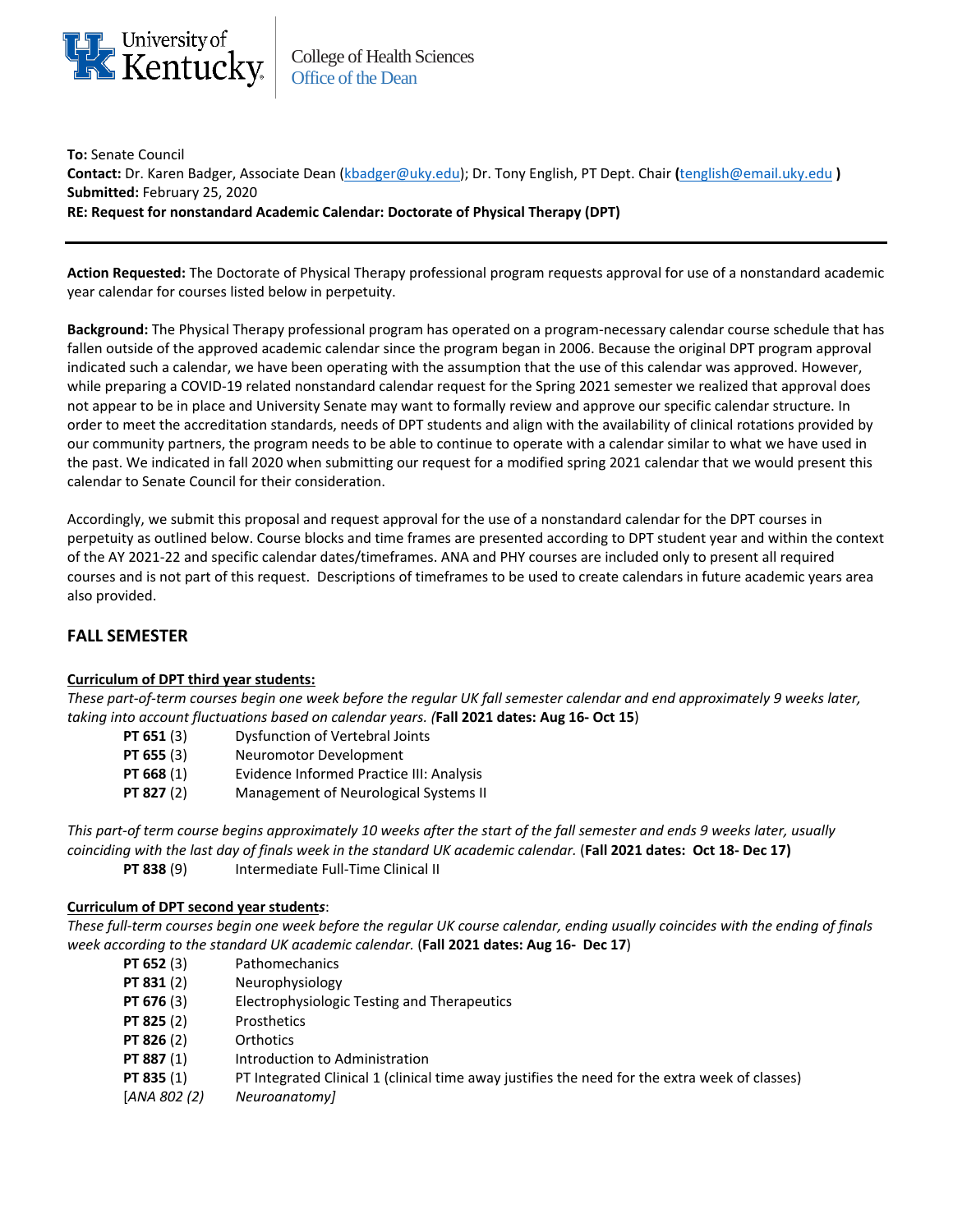## **Curriculum of DPT first year students***:*

*Courses begin on Monday of the first week of UK classes and end during the regular final exam week for the university:* (**Fall 2021 dates: Aug 23-Dec 17)**

**PT 804** (3) Behavioral Factors Across the Lifespan **PT 854** (4) Pathology and Clinical Application **PT 834** (3**)** Intro to PT and Bioethics **PT 770** (2) Public Health and Wellness [*PGY 412G (4) Physiology*]

# **SPRING SEMESTER**

## **Curriculum of DPT third year students:**

*These part-of-term didactic courses begin the first weekday after the New Year holiday and end approximately 9 weeks later taking into account fluctuations based on calendar years*. (**Spring 2022 dates: Jan 3- March 4)**

- **PT 850** (3) Advanced Manual Interventions **PT 860** (3) Diagnosis and Management of the Complex Patient
- **PT 686** (1-3) Specialty Electives
- **PT 888** (3) Advanced Physical Therapy Management

*This part-of-term course begins approximately 10 weeks after the start of the spring semester and end 9 weeks later, usually coinciding with the last day of finals week in the standard UK academic calendar.* (**Spring 2022 dates: March 7- May 6) PT 839** (9) Terminal Full-Time Clinical III

## **Curriculum of DPT second year students**:

*These part-of –term courses begin the first* weekday after the New Year holiday and end approximately 12 weeks later taking into account fluctuations based on calendar years. (**Spring 2022 dates: Jan 3 – April 2-** *April 2 is a make-up day***)**

- **PT 836** (3) PT Integrated Clinical II (every Tuesday for 8-9 weeks)
- **PT 650 (3)** Dysfunction of Peripheral Joints
- **PT 654** (4) Motor Control Theory and Intervention
- **PT 847** (3) Management of Neurological Systems I
- **PT 628** (2) Gerontology

*This part-of-term course begins approximately 13 weeks after the start of spring semester and ends 9 weeks later, at the end of the first week of June* (**Spring 2022 dates: April 4- June 3)**

**PT 837 (9)** Full-Time Clinical I

# **Curriculum of DPT first year students:**

*These courses begin the first Tuesday or Thursday after the New Year's holiday (whichever is first) due to the ANA 811 Gross Anatomy schedule and end during the regular final exam week for the university:* **(Spring 2022 dates: Jan 4- May 6)**

- **PT 814** (2) Foundational Skills
- **PT 603** (1) Pharmacology
- **PT 805** (3) Normal Functional Anatomy
- **PT 645** (3) Evidence Informed Practice I: Fundamental Principles
- *[ANA 811 (5) Gross Anatomy]*

# **SUMMER SEMESTER 2022**

### **Curriculum of DPT third year students:**

*Students have a one week break after the end of PT 839 and then return for two weeks of class (PT 669) starting around the 3rd full week of May.* 

**PT 669** ( 1) Evidence Informed Practice IV: Outcomes (**Summer 2022 dates: May 16- May 27)**

### *Students then begin PT 840 (around the last Monday in May avoiding Memorial Day)*

**PT 840** (12) Terminal Full-time Clinical IV (12 weeks) (**Summer 2022 dates: May 31- Aug 19)**

*Students then take PT 890 - which includes the comprehensive program examination- usually the last week of August:* **PT 890** ( 1) Professional Seminar (**Summer 2022 dates: Aug 22- Aug 26)**